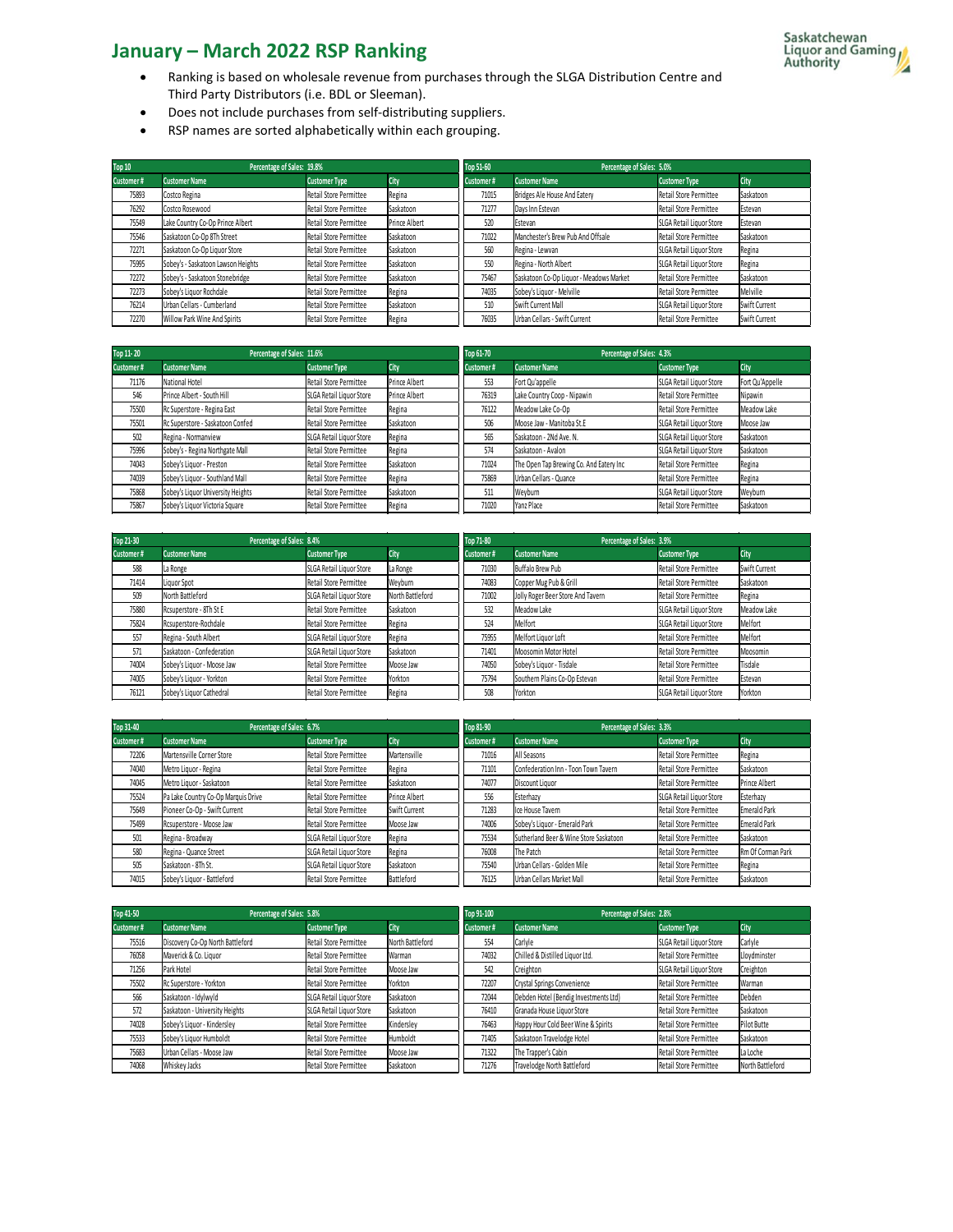- Ranking is based on wholesale revenue from purchases through the SLGA Distribution Centre and Third Party Distributors (i.e. BDL or Sleeman).
- Does not include purchases from self-distributing suppliers.
- RSP names are sorted alphabetically within each grouping.

| Top 101-125 | Percentage of Sales: 5.8%           |                          |                        | Top 151-175 | Percentage of Sales: 3.4%             |                          |                      |
|-------------|-------------------------------------|--------------------------|------------------------|-------------|---------------------------------------|--------------------------|----------------------|
| Customer#   | <b>Customer Name</b>                | <b>Customer Type</b>     | City                   | Customer#   | <b>Customer Name</b>                  | <b>Customer Type</b>     | City                 |
| 71286       | Amv's Bar And Grill Motel           | Retail Store Permittee   | Beauval                | 519         | Assiniboia                            | SLGA Retail Liquor Store | Assiniboia           |
| 71260       | Best Western Marquis Inn And Suites | Retail Store Permittee   | Prince Albert          | 71013       | Barlev Mill Brew Pub                  | Retail Store Permittee   | Regina               |
| 606         | <b>Buffalo Narrows</b>              | SLGA Retail Liquor Store | <b>Buffalo Narrows</b> | 74029       | Best Cellars - House Of Spirits       | Retail Store Permittee   | Kipling              |
| 74051       | Delta Co-Op Unity                   | Retail Store Permittee   | Unity                  | 72093       | Big Way Foods                         | Retail Store Permittee   | Cochin               |
| 71249       | <b>Empire Hotel</b>                 | Retail Store Permittee   | Regina                 | 74017       | Borderland Co-Operative - Broadview   | Retail Store Permittee   | <b>Broadview</b>     |
| 74018       | Gateway Co-Operative Ltd. Canora    | Retail Store Permittee   | Canora                 | 72048       | <b>Bramshott Spirits</b>              | Retail Store Permittee   | Leask                |
| 74025       | Grand Liquor And Grocery Ltd.       | Retail Store Permittee   | Indian Head            | 74019       | Carrot River Co-Op                    | Retail Store Permittee   | Carrot River         |
| 74026       | Kamsack Liguor Store                | Retail Store Permittee   | Kamsack                | 71259       | Coronet Hotel                         | Retail Store Permittee   | <b>Prince Albert</b> |
| 76003       | Lake Country Co-Op - Shellbrook     | Retail Store Permittee   | Rm Of Shellbrook       | 72112       | Cross Country Foods                   | Retail Store Permittee   | Balgonie             |
| 567         | Laloche                             | SLGA Retail Liquor Store | La Loche               | 71403       | Crossroads Inn                        | Retail Store Permittee   | Stoughton            |
| 76123       | Legacy Co-Op Yorkton                | Retail Store Permittee   | Yorkton                | 75386       | Delisle Esso Food Mart                | Retail Store Permittee   | Delisle              |
| 76114       | Moose Jaw Co-Operative Limited      | Retail Store Permittee   | Moose Jaw              | 71018       | Gaebels Brewhouse And Offsale         | Retail Store Permittee   | Regina               |
| 71049       | Mr. T's Pub And Off-Sale            | Retail Store Permittee   | Rm Of Paddockwood      | 71062       | Grand Avenue Inn                      | Retail Store Permittee   | Indian Head          |
| 534         | Nipawin                             | SLGA Retail Liquor Store | Nipawin                | 71103       | Hose And Hydrant                      | Retail Store Permittee   | Saskatoon            |
| 75743       | Northeast Service                   | Retail Store Permittee   | Hudson Bav             | 72117       | Jc's Liquor And Lotto                 | Retail Store Permittee   | Turtleford           |
| 71207       | Nor'wester Motor Inn                | Retail Store Permittee   | Meadow Lake            | 74047       | Kerb Side Convenience                 | Retail Store Permittee   | Shellbrook           |
| 74033       | Pioneer Co-Operative - Maple Creek  | Retail Store Permittee   | Maple Creek            | 72020       | Lake Country Co-Op (Kinistino Branch) | Retail Store Permittee   | Kinistino            |
| 71110       | Ravzr's Cellar                      | Retail Store Permittee   | Yorkton                | 71348       | Manitou Hotel                         | Retail Store Permittee   | Watrous              |
| 76128       | Reds Liguor & Beer                  | Retail Store Permittee   | Rosthern               | 71365       | Miniquay Lodge Hotel                  | Retail Store Permittee   | Jan Lake             |
| 71038       | Silver's Local Market               | Retail Store Permittee   | Regina                 | 71254       | Northland Motor Hotel                 | Retail Store Permittee   | La Ronge             |
| 75795       | Southern Plains Co-Op Oxbow         | Retail Store Permittee   | Oxbow                  | 75398       | Pharmasave #405 Langenburg            | Retail Store Permittee   | Langenburg           |
| 71023       | Stan's Place And Lounge 16          | Retail Store Permittee   | Saskatoon              | 76433       | Poncho's Pub And Grill                | Retail Store Permittee   | Whitewood            |
| 74041       | The Liquor Store                    | Retail Store Permittee   | Rosetown               | 72149       | Sikup General Store                   | Retail Store Permittee   | Dorintosh            |
| 74052       | Wadena Co-Op                        | Retail Store Permittee   | Wadena                 | 71370       | Trifon's Pizza                        | Retail Store Permittee   | Regina               |
| 72205       | Wolf's General Store                | Retail Store Permittee   | Craven                 | 71389       | Triple 8 Pizza                        | Retail Store Permittee   | Regina               |

| Top 126-150 | Percentage of Sales: 4.4%          |                               |                    | Top 176-200 | Percentage of Sales: 2.8%           |                        |                      |  |  |
|-------------|------------------------------------|-------------------------------|--------------------|-------------|-------------------------------------|------------------------|----------------------|--|--|
| Customer#   | <b>Customer Name</b>               | <b>Customer Type</b>          | City               | Customer#   | <b>Customer Name</b>                | <b>Customer Type</b>   | City                 |  |  |
| 71116       | 121 Steakhouse                     | Retail Store Permittee        | Assiniboia         | 76011       | 54 Liquor Store                     | Retail Store Permittee | Regina Beach         |  |  |
| 72076       | Big River Custom Signs And Apparel | Retail Store Permittee        | <b>Big River</b>   | 76477       | Advantage Co-Op                     | Retail Store Permittee | Redvers              |  |  |
| 525         | Biggar                             | SLGA Retail Liquor Store      | Biggar             | 72180       | Canwood Villa Hotel                 | Retail Store Permittee | Canwood              |  |  |
| 76509       | Borderland Co-Op                   | Retail Store Permittee        | Moosomin           | 74056       | Delta Co-Oo Wilkie                  | Retail Store Permittee | Wilkie               |  |  |
| 74030       | Bryx Liguor                        | Retail Store Permittee        | Lanigan            | 71336       | Dillinger's                         | Retail Store Permittee | Weyburn              |  |  |
| 75724       | Country Crossroads 2018            | Retail Store Permittee        | Wakaw              | 76152       | Doogie's Liquor Store               | Retail Store Permittee | Cut Knife            |  |  |
| 76001       | Esterhazy Liguor Store             | Retail Store Permittee        | Esterhazv          | 75865       | Hague Service Centre                | Retail Store Permittee | Hague                |  |  |
| 515         | Humboldt                           | SLGA Retail Liquor Store      | Humboldt           | 75545       | Lake Country Co-Op Birch Hills      | Retail Store Permittee | <b>Birch Hills</b>   |  |  |
| 74036       | In Good Spirits Liquor Company     | Retail Store Permittee        | Outlook            | 72126       | Leoville Grocery                    | Retail Store Permittee | Leoville             |  |  |
| 72226       | Kerrobert Reddi Mart               | Retail Store Permittee        | Kerrobert          | 75483       | Loon Lake Hotel                     | Retail Store Permittee | Loon Lake            |  |  |
| 74038       | Last Mountain Co-Op Raymore        | Retail Store Permittee        | Ravmore            | 71216       | Lt's Fuel And Food                  | Retail Store Permittee | District Of Lakeland |  |  |
| 74031       | Leader Liquor Market Inc.          | <b>Retail Store Permittee</b> | Leader             | 72035       | Maidstone Cold Beer Wine & Liquor   | Retail Store Permittee | Maidstone            |  |  |
| 72160       | Mountainview Food And Fuel Store   | Retail Store Permittee        | Dundurn            | 74055       | Midway Co-Operative Ltd.            | Retail Store Permittee | Watson               |  |  |
| 76451       | Outlook Liquor Store               | Retail Store Permittee        | Outlook            | 71184       | Movado Sports Bar                   | Retail Store Permittee | Regina               |  |  |
| 72070       | Parkland Co-Operative Assoc. Ltd   | Retail Store Permittee        | Porcupine Plain    | 72003       | Murray's Store Ltd.                 | Retail Store Permittee | Redvers              |  |  |
| 72077       | Pierceland Hotel (1997) Ltd.       | Retail Store Permittee        | Pierceland         | 71169       | Northern Sunset Motel Rest & Lounge | Retail Store Permittee | Ile A La Crosse      |  |  |
| 507         | Prince Albert - Downtown           | SLGA Retail Liquor Store      | Prince Albert      | 71138       | Original Joe's Restaurant And Bar   | Retail Store Permittee | Saskatoon            |  |  |
| 71004       | Red Lion Inn                       | Retail Store Permittee        | Kindersley         | 71278       | Park Town Hotel                     | Retail Store Permittee | Saskatoon            |  |  |
| 74020       | Riverbend Co-Op - Davidson         | Retail Store Permittee        | Davidson           | 74046       | Pioneer Co-Operative - Shaunavon    | Retail Store Permittee | Shaunavon            |  |  |
| 76103       | Shaunavon Liquor                   | Retail Store Permittee        | Shaunavon          | 71037       | Prince Albert Brewing Company       | Retail Store Permittee | Prince Albert        |  |  |
| 76304       | St. Walburg Liquor Store           | Retail Store Permittee        | St. Walburg        | 71057       | Seven Oaks Inn                      | Retail Store Permittee | Regina               |  |  |
| 74037       | Thirsty Dogz Liquor                | Retail Store Permittee        | Preeceville        | 74022       | Southland Co-Operative Ltd.         | Retail Store Permittee | Gravelbourg          |  |  |
| 530         | Watrous                            | SLGA Retail Liquor Store      | Watrous            | 74008       | The Dalmeny Co-Op                   | Retail Store Permittee | Dalmeny              |  |  |
| 72100       | Welcome Inn (P And C Holdings)     | Retail Store Permittee        | <b>ISpiritwood</b> | 71107       | Wakiki Motel And Lounge             | Retail Store Permittee | Meadow Lake          |  |  |
| 75609       | Willys Liguor Store                | Retail Store Permittee        | Foam Lake          | 71347       | Westwinds Motor Hotel               | Retail Store Permittee | Biggar               |  |  |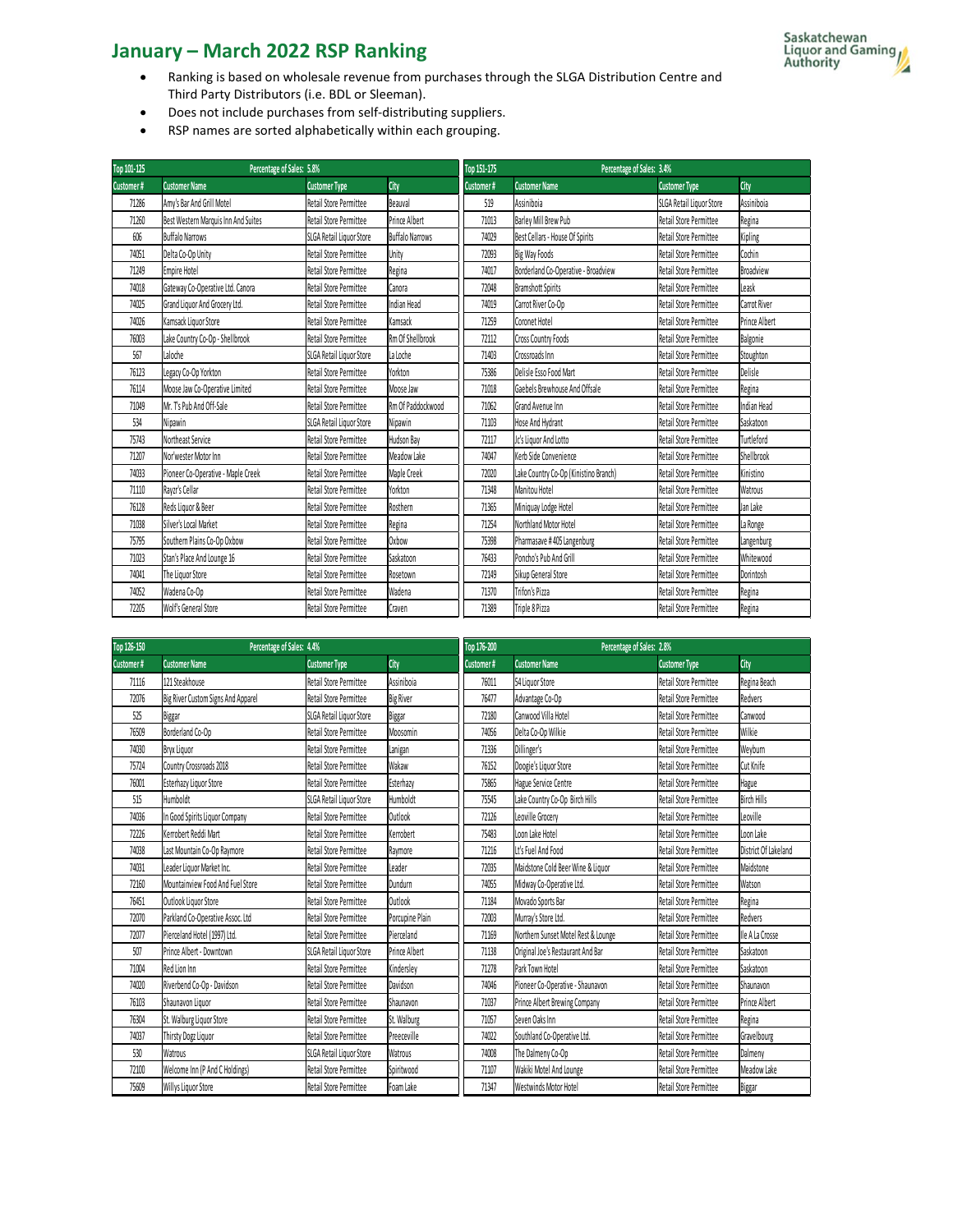- Ranking is based on wholesale revenue from purchases through the SLGA Distribution Centre and Third Party Distributors (i.e. BDL or Sleeman).
- Does not include purchases from self-distributing suppliers.
- RSP names are sorted alphabetically within each grouping.

| Top 201-250 | Percentage of Sales: 4.3%                |                          |                        |       | Top 251-300                         | Percentage of Sales: 2.8%   |
|-------------|------------------------------------------|--------------------------|------------------------|-------|-------------------------------------|-----------------------------|
| Customer#   | <b>Customer Name</b>                     | <b>Customer Type</b>     | City                   |       | Customer#                           | <b>Customer Name</b>        |
| 72090       | 50Qxs Diner And Variety                  | Retail Store Permittee   | St. Brieux             |       | 74011                               | Aberdeen Liquor Store       |
| 74062       | Adobe Inn                                | Retail Store Permittee   | Martensville           |       | 72027                               | Admore Co-Op Assoc. Ltd.    |
| 72176       | Ah Bar & Grill                           | Retail Store Permittee   | Asquith                |       | 72134                               | Ambrose Grocery Inc.        |
| 71111       | Bar Bar Kenosee Lake                     | Retail Store Permittee   | Kenosee Lake           |       | 72108                               | Arcola Pharmacy             |
| 71125       | <b>Big River Hotel</b>                   | Retail Store Permittee   | <b>Big River</b>       |       | 75480                               | <b>B B Liquor Variety</b>   |
| 72005       | Blaine Lake Liquor & Hardware            | Retail Store Permittee   | <b>Blaine Lake</b>     |       | 75595                               | Balcarres Liquor Store Ltd. |
| 71363       | Bn Waterfront Inn And Pelican Tavern     | Retail Store Permittee   | <b>Buffalo Narrows</b> |       | 71154                               | Battleford Windsor Hotel    |
| 72066       | Borderland Co-Operative - Grenfell       | Retail Store Permittee   | Grenfell               |       | 71299                               | Bella Vista Inn             |
| 75985       | Central Liquor And Convenience           | Retail Store Permittee   | Martensville           | 71031 |                                     | Bluez On 2Nd                |
| 72106       | Colonsay Co-Op                           | Retail Store Permittee   | Colonsay               | 72133 |                                     | Brassard Service Ltd.       |
| 71372       | Cooneys On First                         | Retail Store Permittee   | Nipawin                | 72209 | Central Plains Co-Operative Ltd.    |                             |
| 71131       | Cross Roads 12-40 Tavern                 | Retail Store Permittee   | Blaine Lake            | 75461 | Craven Motor Inn                    |                             |
| 72107       | Decker's H20 And Spirits To Go           | Retail Store Permittee   | Rocanville             | 74021 | Foam Lake Liguor Store              |                             |
|             |                                          |                          |                        |       | Jasper Lounge & Event Centre        |                             |
| 72060       | Discovery Cooperative Ltd Radisson Branc | Retail Store Permittee   | Radisson               | 71113 |                                     |                             |
| 71005       | Fox And Hounds Pub And Brewerv           | Retail Store Permittee   | Saskatoon              | 72009 | Jtsk Farm Sales Ltd.                |                             |
| 71377       | Fuel Stop Sports Bar                     | Retail Store Permittee   | Prince Albert          | 76403 | Kelvington Villa Hotel              |                             |
| 71033       | Ingredients Artisian Market              | Retail Store Permittee   | Saskatoon              | 72157 | Kenosee Mini Mart And Motel         |                             |
| 74074       | Ituna Ag Foods                           | Retail Store Permittee   | Ituna                  | 71071 | Kinistino Hotel                     |                             |
| 75547       | Lake Country Co-Op - Choiceland          | Retail Store Permittee   | Choiceland             | 71352 | La Ronge Hotel And Suites           |                             |
| 76354       | Lakeland Liquor                          | Retail Store Permittee   | Christopher Lake       | 72037 | Lafleche Co-Op Assoc. Ltd           |                             |
| 72013       | Little Albert's Jewellerv                | Retail Store Permittee   | Macklin                | 72172 | Lake Country Co-Op (Smeaton Branch) |                             |
| 72131       | Martin's Store                           | Retail Store Permittee   | Goodsoil               | 76498 | Lake Country Coop @ Ambrose         |                             |
| 547         | Moosomin                                 | SLGA Retail Liguor Store | Moosomin               | 72043 | Leland Hotel                        |                             |
| 76178       | Palliser Plains Coop - Central Butte     | Retail Store Permittee   | Central Butte          | 72024 | Lumsden Drugs                       |                             |
| 75396       | Pharmasave #438 Whitewood                | Retail Store Permittee   | Whitewood              | 71385 | Lumsden Hotel And Steak Pit         |                             |
| 76239       | Pics Place Cs                            | Retail Store Permittee   | Cabri                  | 71296 | Maidstone Hotel                     |                             |
| 71097       | Pinecone Pub And Restaurant              | Retail Store Permittee   | Buckland               | 72080 | Moose Jaw Coop @ Avonlea            |                             |
| 74023       | Pioneer Co-Operative - Gull Lake         | Retail Store Permittee   | Gull Lake              | 76280 | Norquay Family Pharmacy             |                             |
| 75940       | Prairie North Co-Op                      | Retail Store Permittee   | Kelvington             | 72067 | Prairie Co-Op                       |                             |
| 75822       | Prairie North Co-Op-St. Brieux           | Retail Store Permittee   | St. Brieux             | 76084 | Prairie North Co-Op Archerwill      |                             |
| 71171       | Ramada Hotel And Golf Dome               | Retail Store Permittee   | Saskatoon              | 72091 | Prairie Pharmacy Ltd.               |                             |
| 71390       | Rogers Pub                               | Retail Store Permittee   | Regina                 | 72025 | Prairie Sky Co-Operative Ltd        |                             |
| 72224       | Scully's Foods                           | Retail Store Permittee   | Ponteix                | 74009 | Ps Liquor Store                     |                             |
| 72125       | Shell Lake Hotel                         | Retail Store Permittee   | Shell Lake             | 72092 | Rockglen Co-Op                      |                             |
| 72026       | Sherwood Co-Op @ Montmartre Food Store   | Retail Store Permittee   | Montmartre             | 72208 | S And E Grocery Ltd.                |                             |
| 72219       | Silton General Store                     | Retail Store Permittee   | Silton                 | 71044 | Scarth St Liquor                    |                             |
| 72189       | Smokin' Len's                            | Retail Store Permittee   | Paradise Hill          | 72087 | Sedley Country Convenience          |                             |
| 76467       | South Hill Liquor Store                  | Retail Store Permittee   | Moose Jaw              | 71262 | Shellbrook Hotel                    |                             |
| 72085       | Southey Drugs 1982 Ltd.                  | Retail Store Permittee   | Southey                | 71288 | Sheraton Cavalier - Saskatoon       |                             |
|             |                                          |                          |                        |       |                                     |                             |
| 72036       | Southland Co-Operative Ltd               | Retail Store Permittee   | Coronach               | 76120 | South West Ag & Auto Supply Ltd     |                             |
| 72104       | Spencers Store                           | Retail Store Permittee   | Carnduff               | 71298 | Southshore Motor Lodge              |                             |
| 72103       | Strasbourg Pharmacy Ltd.                 | Retail Store Permittee   | Strasbourg             | 72002 | The Bruno Co-Operative Association  |                             |
| 75998       | The Liguor Nook                          | Retail Store Permittee   | Glaslyn                | 71011 | The Last Straw Brew Pub             |                             |
| 74057       | The Liquor Store                         | Retail Store Permittee   | Wynyard                | 72146 | The Waterfront Beach Bar And Grill  |                             |
| 71368       | The River Inn                            | Retail Store Permittee   | Nipawin                | 71224 | Travelodge Rosetown                 |                             |
| 76004       | The Rustic Cellar                        | Retail Store Permittee   | Langham                | 72275 | Vibank Fine Foods                   |                             |
| 74049       | The Stoughton Consumers Coop Assoc Ltd.  | Retail Store Permittee   | Stoughton              | 71012 | Victoria's Tavern Normanview        |                             |
| 75774       | Tisdale Convenience Store                | Retail Store Permittee   | Tisdale                | 76504 | Wakaw Inn Hotel                     |                             |
| 76355       | Woodlander Hotel And Liguor Store        | Retail Store Permittee   | Kamsack                | 71383 | Warman Hotel                        |                             |
| 76026       | Wynyard Co-Op Assoc                      | Retail Store Permittee   | Wynyard                | 75621 | Young Co-Operative Assoc            |                             |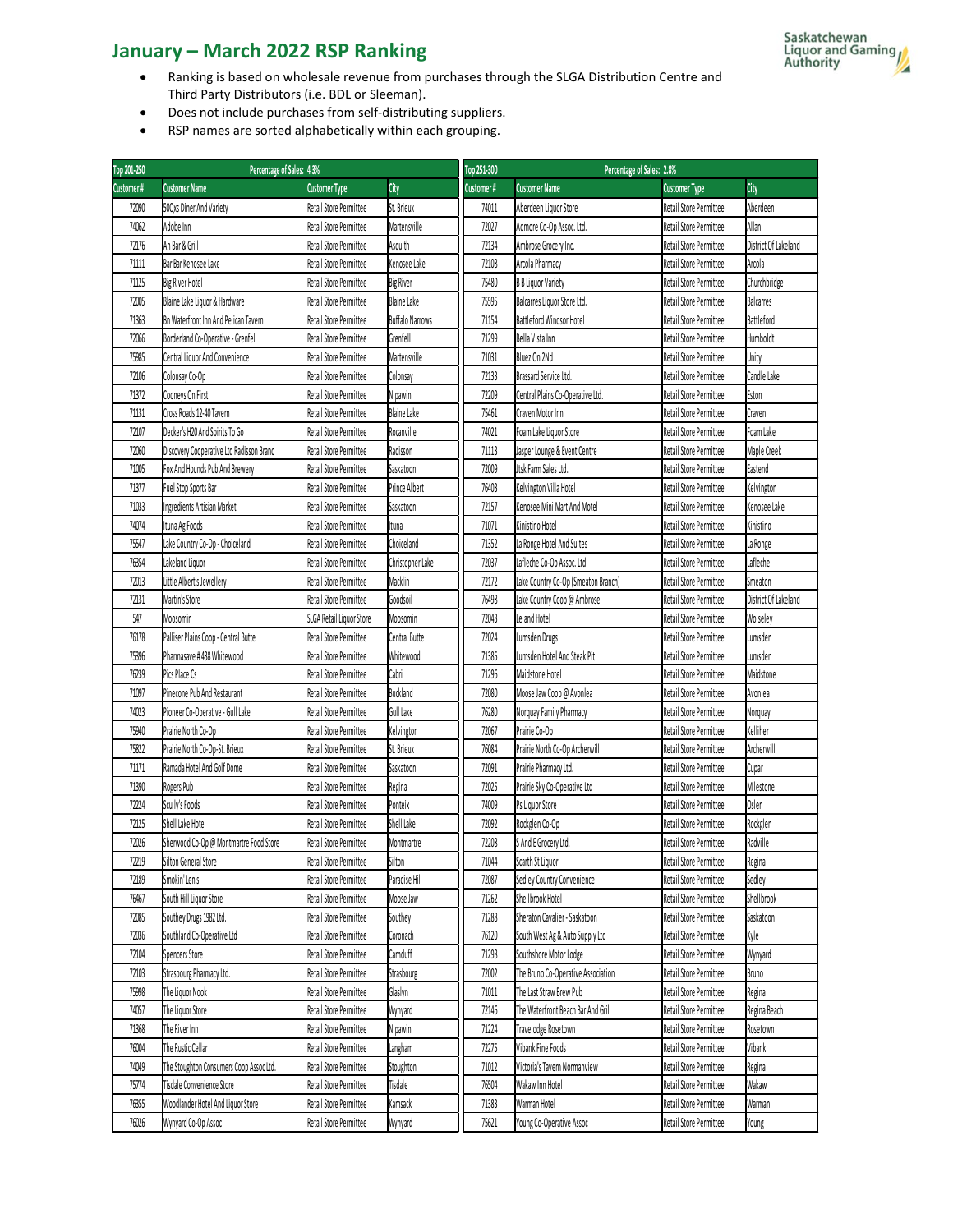- Ranking is based on wholesale revenue from purchases through the SLGA Distribution Centre and Third Party Distributors (i.e. BDL or Sleeman).
- Does not include purchases from self-distributing suppliers.
- RSP names are sorted alphabetically within each grouping.

| Top 301-350 | Percentage of Sales: 1.9%               |                        |                    | Top 351-400 | Percentage of Sales: 1.3%             |                        |                 |
|-------------|-----------------------------------------|------------------------|--------------------|-------------|---------------------------------------|------------------------|-----------------|
| Customer#   | <b>Customer Name</b>                    | <b>Customer Type</b>   | City               | Customer#   | <b>Customer Name</b>                  | <b>Customer Type</b>   | City            |
| 72059       | Beeland Co-Operative Assoc. Ltd         | Retail Store Permittee | Arborfield         | 71328       | Arlington Hotel                       | Retail Store Permittee | Maryfield       |
| 72188       | Bethune Co-Op Assoc. Ltd.               | Retail Store Permittee | Bethune            | 71085       | Bar-B-Inn                             | Retail Store Permittee | Assiniboia      |
| 72095       | Big Muddy Inn                           | Retail Store Permittee | Bengough           | 72010       | Bredy's Country Store                 | Retail Store Permittee | Eatonia         |
| 71275       | Big Mur's Tavern                        | Retail Store Permittee | Dundurn            | 71094       | <b>Broadview Hotel</b>                | Retail Store Permittee | Broadview       |
| 71413       | Blend Restaurant And Bar                | Retail Store Permittee | North Battleford   | 76199       | <b>Burstall Liquor Store</b>          | Retail Store Permittee | <b>Burstall</b> |
| 71132       | Coleville Hotel                         | Retail Store Permittee | Coleville          | 76185       | Candle Lake Golf Resort               | Retail Store Permittee | Candle Lake     |
| 75587       | Country Squire Inn                      | Retail Store Permittee | Fort Qu'Appelle    | 72119       | Canex Expressmart                     | Retail Store Permittee | Rm Of Moose Jaw |
| 76369       | Craik Bigway Foods                      | Retail Store Permittee | Craik              | 71077       | Carrot River Tavern                   | Retail Store Permittee | Carrot River    |
| 71225       | Cumberland House Hotel                  | Retail Store Permittee | Cumberland House   | 75838       | Corner Pub & Tavern Frontier          | Retail Store Permittee | Frontier        |
| 71451       | Delmas Hotel                            | Retail Store Permittee | Delmas             | 71058       | Coronach Hotel                        | Retail Store Permittee | Coronach        |
| 75892       | Dinsmore Ag Foods                       | Retail Store Permittee | Dinsmore           | 75990       | Cudworth General Store                | Retail Store Permittee | Cudworth        |
| 74071       | Elbow Foods                             | Retail Store Permittee | Elbow              | 75858       | D & B Foods Lucky Lake                | Retail Store Permittee | Lucky Lake      |
| 71324       | Esterhazy Motor Hotel                   | Retail Store Permittee | Esterhazy          | 71048       | <b>Drafties Tavern</b>                | Retail Store Permittee | Melfort         |
| 71210       | Glaslyn Motel                           | Retail Store Permittee | Glaslyn            | 72007       | Elrose Pharmacy Ltd.                  | Retail Store Permittee | Elrose          |
| 71075       | Hags Hideaway                           | Retail Store Permittee | Rocanville         | 71177       | Elrose Tavern                         | Retail Store Permittee | Elrose          |
| 72210       | J And P Agencies Ltd.                   | Retail Store Permittee | Hafford            | 72033       | Gateway Co-Op Ltd. Buchanan           | Retail Store Permittee | Buchanan        |
| 71087       | Kipling Motor Inn                       | Retail Store Permittee | Kipling            | 71329       | Golden West Hotel                     | Retail Store Permittee | Preeceville     |
| 75830       | Lake Country Co-Op - Marcelin           | Retail Store Permittee | Marcelin           | 75944       | Granite Bar And Grill                 | Retail Store Permittee | Grenfell        |
| 72122       | Lake Country Co-Op (Domremy Branch)     | Retail Store Permittee | Domremy            | 75680       | Harvard Insurance - Rouleau           | Retail Store Permittee | Rouleau         |
| 72158       | Lake Country Co-Op (Paddockwood Branch) | Retail Store Permittee | Paddockwood        | 72223       | Hepburn Co-Op                         | Retail Store Permittee | Hepburn         |
| 76348       | Lashburn Hotel                          | Retail Store Permittee | Lashburn           | 72016       | Imperial Co-Op Assoc. Ltd.            | Retail Store Permittee | Imperial        |
| 76419       | Lemberg Grocery & Liquor                | Retail Store Permittee | Lemberg            | 72079       | Lake Lenore Grocery Co-Op             | Retail Store Permittee | Lake Lenore     |
| 72111       | Leroy Hotel                             | Retail Store Permittee | Leroy              | 76105       | Little Store House                    | Retail Store Permittee | Brock           |
| 71285       | Lucerne Hotel                           | Retail Store Permittee | Cut Knife          | 72061       | Lone Tree Agencies Inc.               | Retail Store Permittee | Climax          |
| 76176       | Meota General Store                     | Retail Store Permittee | Meota              | 72057       | Luseland Pharmacy                     | Retail Store Permittee | Luseland        |
| 76002       | Michael's Convenience Store             | Retail Store Permittee | Gull Lake          | 72276       | Maryfield Corner Store                | Retail Store Permittee | Maryfield       |
| 76154       | Morse Grocery & Liquor Store            | Retail Store Permittee | Morse              | 71235       | Meota Hotel                           | Retail Store Permittee | Meota           |
| 75800       | Ogema Foods                             | Retail Store Permittee | Ogema              | 76523       | Naicam Pharmasave #434                | Retail Store Permittee | Naicam          |
| 76283       | Parkland Hotel                          | Retail Store Permittee | Dorintosh          | 74088       | New Proudhouse Tavern 33              | Retail Store Permittee | Fillmore        |
| 76036       | Pelly Grocery (Store) Market            | Retail Store Permittee | Pelly              | 72054       | Nokomis Pharmacy (2004) Ltd.          | Retail Store Permittee | Nokomis         |
| 71282       | Pioneer Motor Hotel                     | Retail Store Permittee | Humboldt           | 76302       | Norm's Place                          | Retail Store Permittee | Windthorst      |
| 75395       | Quayle Pharmacy Ltd                     | Retail Store Permittee | <b>Birch Hills</b> | 72132       | Ottenbreit Meat's                     | Retail Store Permittee | Grayson         |
| 75446       | Raymore Hotel                           | Retail Store Permittee | Raymore            | 72220       | Pangman Co-Op Ltd.                    | Retail Store Permittee | Pangman         |
| 72145       | Riverbend Co-Op - Kenaston              | Retail Store Permittee | Kenaston           | 74099       | Pioneer Co-Operative - Consul         | Retail Store Permittee | Consul          |
| 75746       | Rollin' Rock Bar And Grill              | Retail Store Permittee | Gravelbourg        | 72137       | Pi's One Stop                         | Retail Store Permittee | Bjorkdale       |
| 72049       | Rose Valley Pharmacy                    | Retail Store Permittee | Rose Valley        | 75844       | Prairie North Co-Op - Spalding        | Retail Store Permittee | Spalding        |
| 71141       | Rosthern Hotel                          | Retail Store Permittee | Rosthern           | 75515       | Quill Lake Grocery                    | Retail Store Permittee | Quill Lake      |
| 75861       | Rusty Liquor Barrel                     | Retail Store Permittee | Sturgis            | 72121       | Railway Confectionary And Liquor Ltd. | Retail Store Permittee | Marsden         |
| 76110       | Spy Hill Grocery                        | Retail Store Permittee | Spy Hill           | 71439       | Refresh Grill And Covenience          | Retail Store Permittee | Frobisher       |
| 75738       | The Edam Bar                            | Retail Store Permittee | Edam               | 72115       | Riverbend Co-Op - Beechy              | Retail Store Permittee | Beechy          |
| 75471       | The Jug Bar And Grill                   | Retail Store Permittee | Eston              | 71366       | Shorebird Inn - The Bird              | Retail Store Permittee | Tobin Lake      |
| 76061       | The Store                               | Retail Store Permittee | Perdue             | 74054       | Silver Fox Liquors                    | Retail Store Permittee | Waskesiu        |
| 75933       | Theodore Motor Hotel                    | Retail Store Permittee | Theodore           | 74080       | Southbay Inn                          | Retail Store Permittee | Turtle Lake     |
| 74060       | Tisdale Hotel                           | Retail Store Permittee | Tisdale            | 72143       | Star City Service                     | Retail Store Permittee | Star City       |
| 75690       | Top Shelf Grocery                       | Retail Store Permittee | Mossbank           | 75969       | Stockholm Foods                       | Retail Store Permittee | Stockholm       |
| 71250       | <b>Turtleford Hotel</b>                 | Retail Store Permittee | Turtleford         | 76420       | Town And Country Grocery              | Retail Store Permittee | Harris          |
| 72021       | Vonda Co-Op                             | Retail Store Permittee | Vonda              | 71098       | Vanscoy Hotel                         | Retail Store Permittee | Vanscoy         |
| 71261       | Wakaw Inn Hotel                         | Retail Store Permittee | Wakaw              | 72097       | Wapella Fine Foods Ltd.               | Retail Store Permittee | Wapella         |
| 72053       | Wawota Bigway Food                      | Retail Store Permittee | Wawota             | 71344       | Watson Motor Inn                      | Retail Store Permittee | Watson          |
| 71305       | Zahir's Lounge                          | Retail Store Permittee | Regina             | 76119       | Zimmer's Service                      | Retail Store Permittee | Middle Lake     |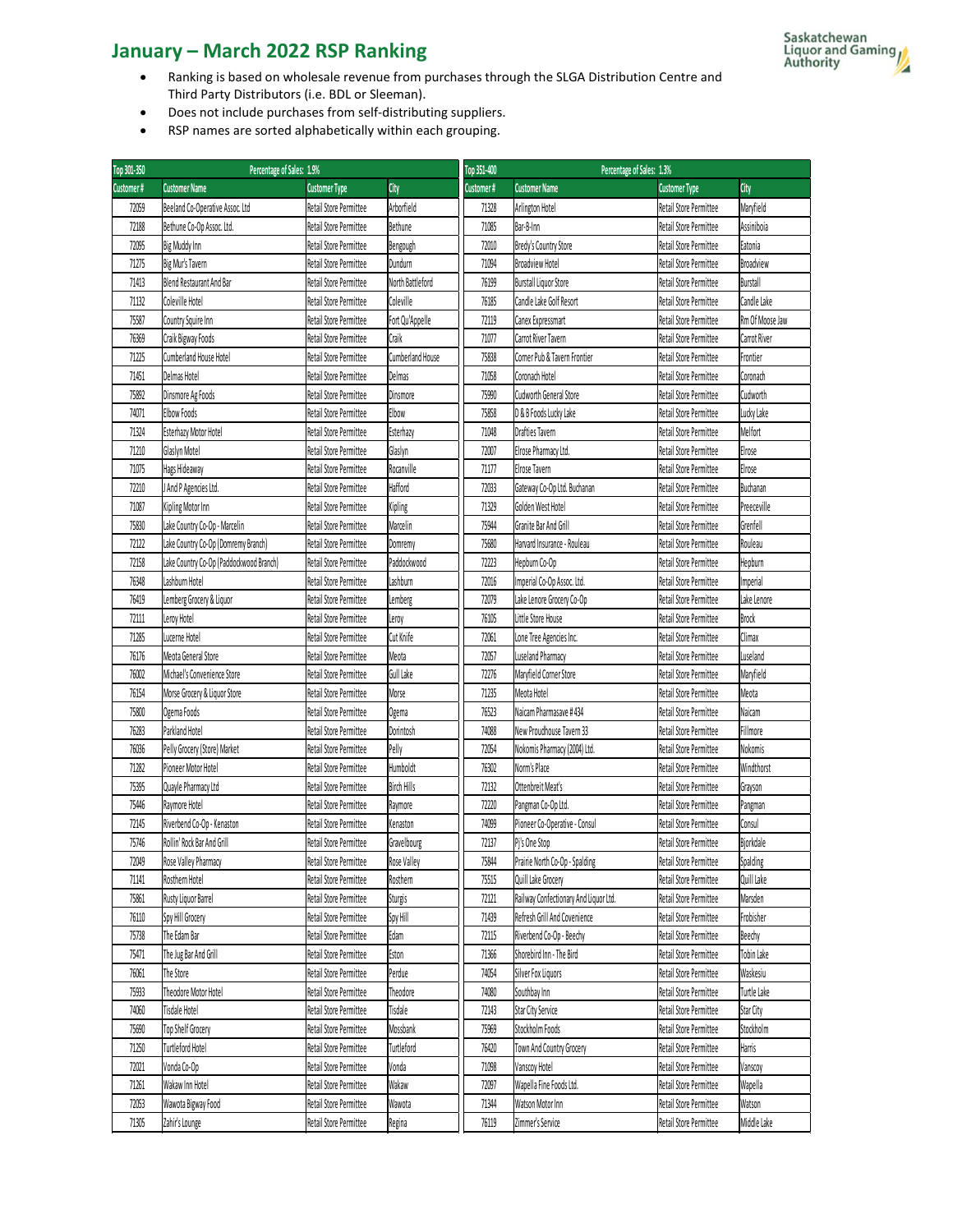- Ranking is based on wholesale revenue from purchases through the SLGA Distribution Centre and Third Party Distributors (i.e. BDL or Sleeman).
- Does not include purchases from self-distributing suppliers.
- RSP names are sorted alphabetically within each grouping.

| Top 401-450 | Percentage of Sales: 0.9%             |                        |                   | Top 451-500 | Percentage of Sales: 0.6%            |                        |                 |
|-------------|---------------------------------------|------------------------|-------------------|-------------|--------------------------------------|------------------------|-----------------|
| Customer#   | <b>Customer Name</b>                  | <b>Customer Type</b>   | City              | Customer#   | <b>Customer Name</b>                 | <b>Customer Type</b>   | City            |
| 76457       | Alsask Red Lion Restaurant            | Retail Store Permittee | Rm Of Milton      | 71064       | Allan Hotel                          | Retail Store Permittee | Allan           |
| 76378       | B.R. First Stop Grocers               | Retail Store Permittee | Invermay          | 75753       | Bjorkdale Valley Inn                 | Retail Store Permittee | Bjorkdale       |
| 71450       | Bethune Bar And Grill - Rsp           | Retail Store Permittee | Bethune           | 71134       | <b>Black Bear Inn</b>                | Retail Store Permittee | Sturgis         |
| 71394       | Brad Stettner Holdings Ltd            | Retail Store Permittee | Leross            | 71293       | Clavet Liquor Store                  | Retail Store Permittee | Clavet          |
| 75797       | Chaplin Grocery                       | Retail Store Permittee | Chaplin           | 71027       | Club 15 Cheers Tavern                | Retail Store Permittee | Kelliher        |
| 71280       | Cypress Hotel                         | Retail Store Permittee | Eastend           | 71205       | Coal Dust Saloon                     | Retail Store Permittee | Bienfait        |
| 72171       | E.M. Grocers                          | Retail Store Permittee | Denzil            | 71252       | Copperbelt Hotel                     | Retail Store Permittee | Creighton       |
| 72105       | Emta Agencies                         | Retail Store Permittee | Hodgeville        | 74058       | Cupar Hotel                          | Retail Store Permittee | Cupar           |
| 75891       | Fillmore Family Foods                 | Retail Store Permittee | Fillmore          | 71052       | Davidson Hotel                       | Retail Store Permittee | Davidson        |
| 71238       | Gibby's Pub                           | Retail Store Permittee | Estevan           | 72139       | Ddt Hotels Ltd.                      | Retail Store Permittee | Saltcoats       |
| 72185       | Glentworth Country Store Ltd.         | Retail Store Permittee | Glentworth        | 71129       | Demaine Hotel                        | Retail Store Permittee | Demaine         |
| 72187       | Good Spirit Market                    | Retail Store Permittee | Good Spirit Acres | 71271       | Double D Bar And Grill               | Retail Store Permittee | Spy Hill        |
| 71119       | Grasslands Inn                        | Retail Store Permittee | Mankota           | 71327       | El Kuroki Motor Hotel 99             | Retail Store Permittee | Kuroki          |
| 71295       | Guernsey Hotel                        | Retail Store Permittee | Guernsey          | 71091       | Elbow Hotel Ltd.                     | Retail Store Permittee | Elbow           |
| 72083       | Hanley Hardware                       | Retail Store Permittee | Hanley            | 72164       | Endeavour Letter And Liquor          | Retail Store Permittee | Endeavour       |
| 71393       | Imperial Hotel                        | Retail Store Permittee | Imperial          | 72081       | Floyd's Variety Store                | Retail Store Permittee | Willow Bunch    |
| 71386       | Jibbab Restaurant                     | Retail Store Permittee | Kerrobert         | 76056       | Fox Valley Beverage And Variety Shop | Retail Store Permittee | Fox Valley      |
| 71043       | Jolly Giant Pub                       | Retail Store Permittee | Willow Bunch      | 71361       | Gronlid Hotel                        | Retail Store Permittee | Gronlid         |
| 76275       | Just Off Centre Groceries             | Retail Store Permittee | Alida             | 71362       | Hank's Tavern                        | Retail Store Permittee | <b>Bradwell</b> |
| 71407       | Keeley Lake Lodge                     | Retail Store Permittee | Keeley Lake       | 74076       | Hanley Hotel                         | Retail Store Permittee | Hanley          |
| 71068       | Kindersley Inn                        | Retail Store Permittee | Kindersley        | 71059       | Homestead Inn                        | Retail Store Permittee | Wilkie          |
| 71003       | King's Head Tavern                    | Retail Store Permittee | Regina            | 72140       | J.N. Miller Services                 | Retail Store Permittee | Riverhurst      |
| 75926       | L. Sky Xiong Development Ltd          | Retail Store Permittee | Glenavon          | 71314       | Lipton Hotel                         | Retail Store Permittee | Lipton          |
| 72022       | Last Mountain Co-Op Ltd               | Retail Store Permittee | Govan             | 71150       | Long Creek Saloon                    | Retail Store Permittee | Radville        |
| 72114       | Laurae's Get N Go Foods               | Retail Store Permittee | Coleville         | 75474       | Lunn Hotel                           | Retail Store Permittee | Canora          |
| 71334       | Leader Inn                            | Retail Store Permittee | Leader            | 71079       | Marengo Hotel                        | Retail Store Permittee | Marengo         |
| 75427       | Liberty Motor Hotel                   | Retail Store Permittee | Liberty           | 71092       | Marsden Hotel                        | Retail Store Permittee | Marsden         |
| 75602       | Limerick Hotel                        | Retail Store Permittee | Limerick          | 76251       | Meacham Hotel                        | Retail Store Permittee | Meacham         |
| 71199       | Lucky Lake Hotel (1996)               | Retail Store Permittee | Lucky Lake        | 71373       | Medstead Hotel                       | Retail Store Permittee | Medstead        |
| 72186       | Macrorie District Co-Op               | Retail Store Permittee | Conquest          | 72152       | Milden Hotel                         | Retail Store Permittee | Milden          |
| 71351       | Max's Bar And Steak Pit               | Retail Store Permittee | Lampman           | 76375       | Plunkett Hotel Bar And Grill         | Retail Store Permittee | Plunkett        |
| 75444       | Meat Up Pub On Front St               | Retail Store Permittee | Pense             | 72183       | Qu'appelle Fuel & Food               | Retail Store Permittee | Qu'Appelle      |
| 76209       | Naicam Hotel                          | Retail Store Permittee | Naicam            | 72151       | Rabbit Lake Hotel                    | Retail Store Permittee | Rabbit Lake     |
| 75728       | Neudorf Co-Op                         | Retail Store Permittee | Neudorf           | 71206       | Redvers Motor Inn                    | Retail Store Permittee | Redvers         |
| 71201       | Nokomis Hotel                         | Retail Store Permittee | Nokomis           | 75825       | Riverside Inn                        | Retail Store Permittee | Riverhurst      |
| 71304       | Plenty Hotel Good Times Bar And Grill | Retail Store Permittee | Plenty            | 75972       | Royal George Hotel Luseland          | Retail Store Permittee | Luseland        |
| 76384       | Range Line Tavern                     | Retail Store Permittee | Cadillac          | 72138       | Shyster's Tavern                     | Retail Store Permittee | Langham         |
| 75938       | Royal Hotel                           | Retail Store Permittee | Strasbourg        | 71297       | Simpson Hotel                        | Retail Store Permittee | Simpson         |
| 74089       | Rum Of The Mill Bar And Hotel         | Retail Store Permittee | Churchbridge      | 71041       | Staggerin Bar And Grill              | Retail Store Permittee | Love            |
| 76441       | S2M Market Ltd.                       | Retail Store Permittee | Mankota           | 71148       | <b>Sterling Tavern</b>               | Retail Store Permittee | Grayson         |
| 72168       | Scullys Foods Kincaid                 | Retail Store Permittee | Kincaid           | 71342       | Storthoaks Doghouse                  | Retail Store Permittee | Storthoaks      |
| 71244       | Shotz On Eleven                       | Retail Store Permittee | Chamberlain       | 76212       | <b>Tantallon Community Coop</b>      | Retail Store Permittee | Tantallon       |
| 76392       | Southey Hotel And Steak Pit           | Retail Store Permittee | Southey           | 71416       | The Dosu Wok                         | Retail Store Permittee | Pilot Butte     |
| 71123       | Splitter's Bar And Grill              | Retail Store Permittee | Ponteix           | 71418       | The Resort At Cypress Hills          | Retail Store Permittee | Cypress Hills   |
| 71042       | Sundown Saloon                        | Retail Store Permittee | Choiceland        | 71118       | V And V Bar And Hotel                | Retail Store Permittee | St. Brieux      |
| 71417       | Tropical Inn                          | Retail Store Permittee | North Battleford  | 72086       | Viscount Stop And Shop               | Retail Store Permittee | Viscount        |
| 71100       | Vawn Hotel And Steak House            | Retail Store Permittee | Vawn              | 71155       | Waverley Hotel/Slow Helen's Steakpit | Retail Store Permittee | Melville        |
| 76478       | Vm Grocery & Liquor                   | Retail Store Permittee | Val Marie         | 75510       | Wawota Hotel                         | Retail Store Permittee | Wawota          |
| 71242       | Yorkton City Limits Inn               | Retail Store Permittee | Yorkton           | 71367       | Weekes Hotel                         | Retail Store Permittee | Weekes          |
| 72116       | Zimmer's Service                      | Retail Store Permittee | Middle Lake       | 74067       | White Fox Hotel                      | Retail Store Permittee | White Fox       |